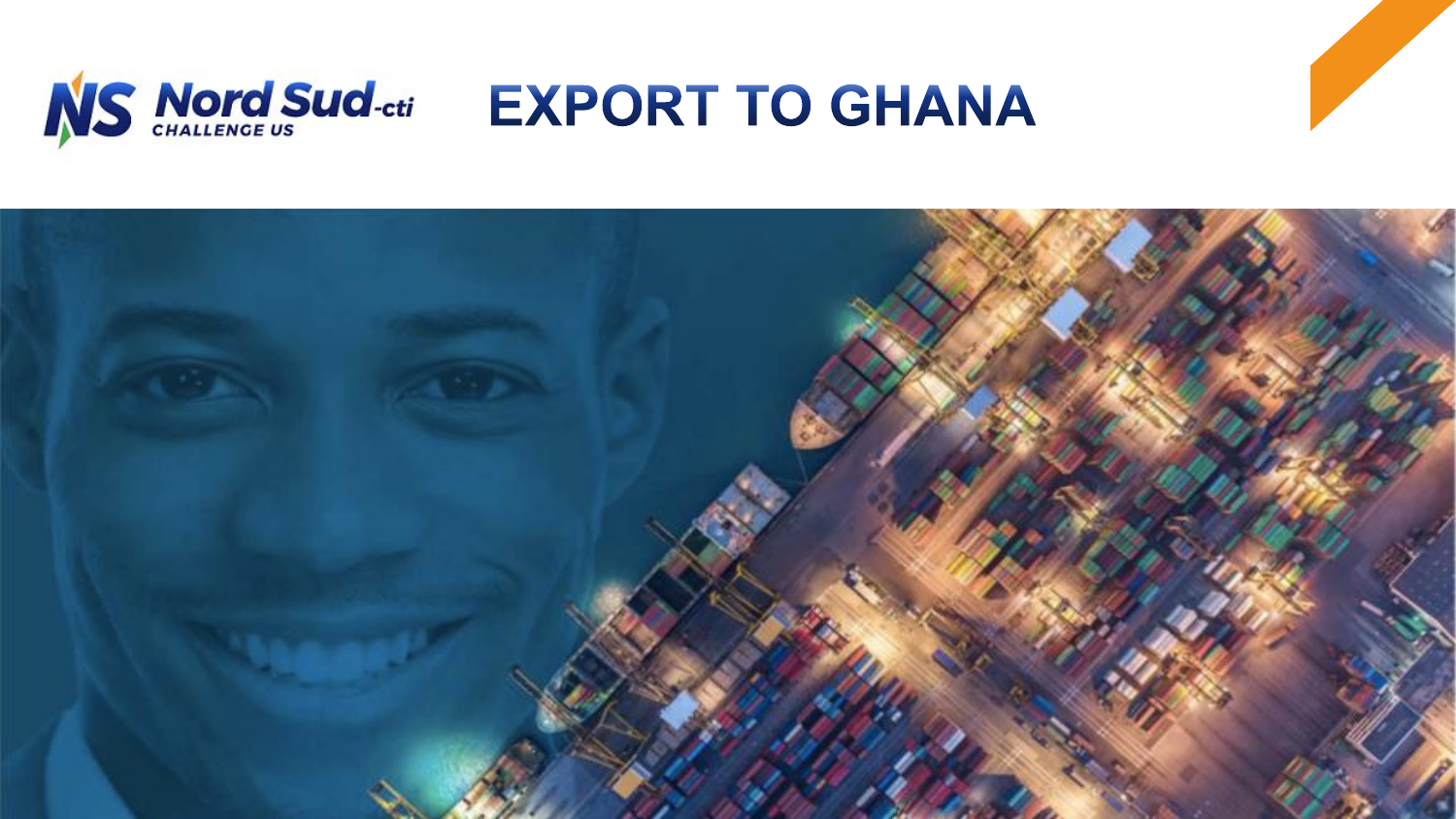## Key figures **Ghana**

- Independance : March the 6th of 1957
- Official Langage : English,
- Area: 238 540 km²
- Population : 28,21 million inhabitants in 2016
- Largest town : Accra (2,291 000 inhab.)
- Capital : Accra (executive)
- Coastline lenght : 700 Km
- Member of CEDEAO and OPEP
- Main resources :
- **Cocoa, bauxite, aluminium**



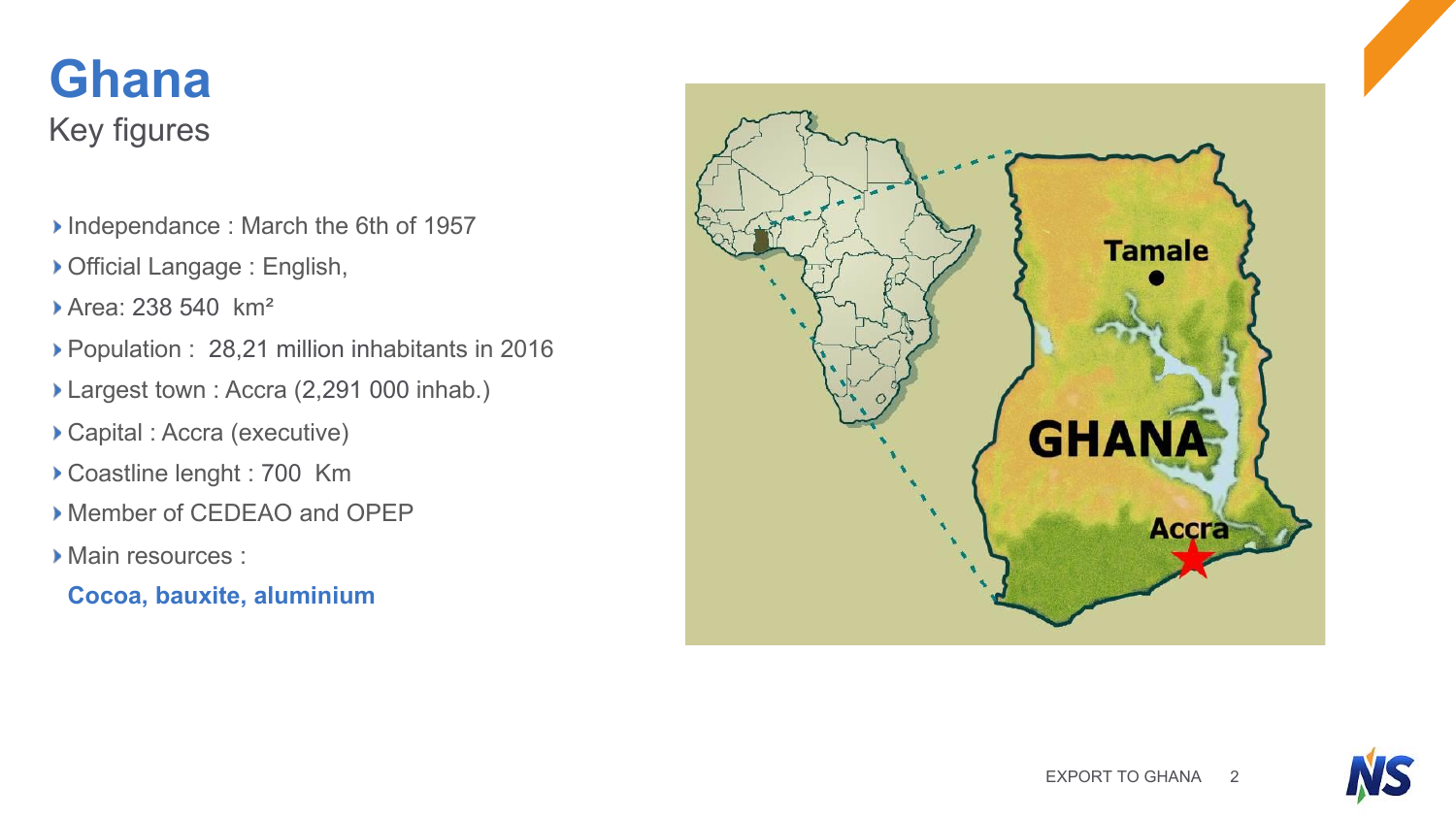

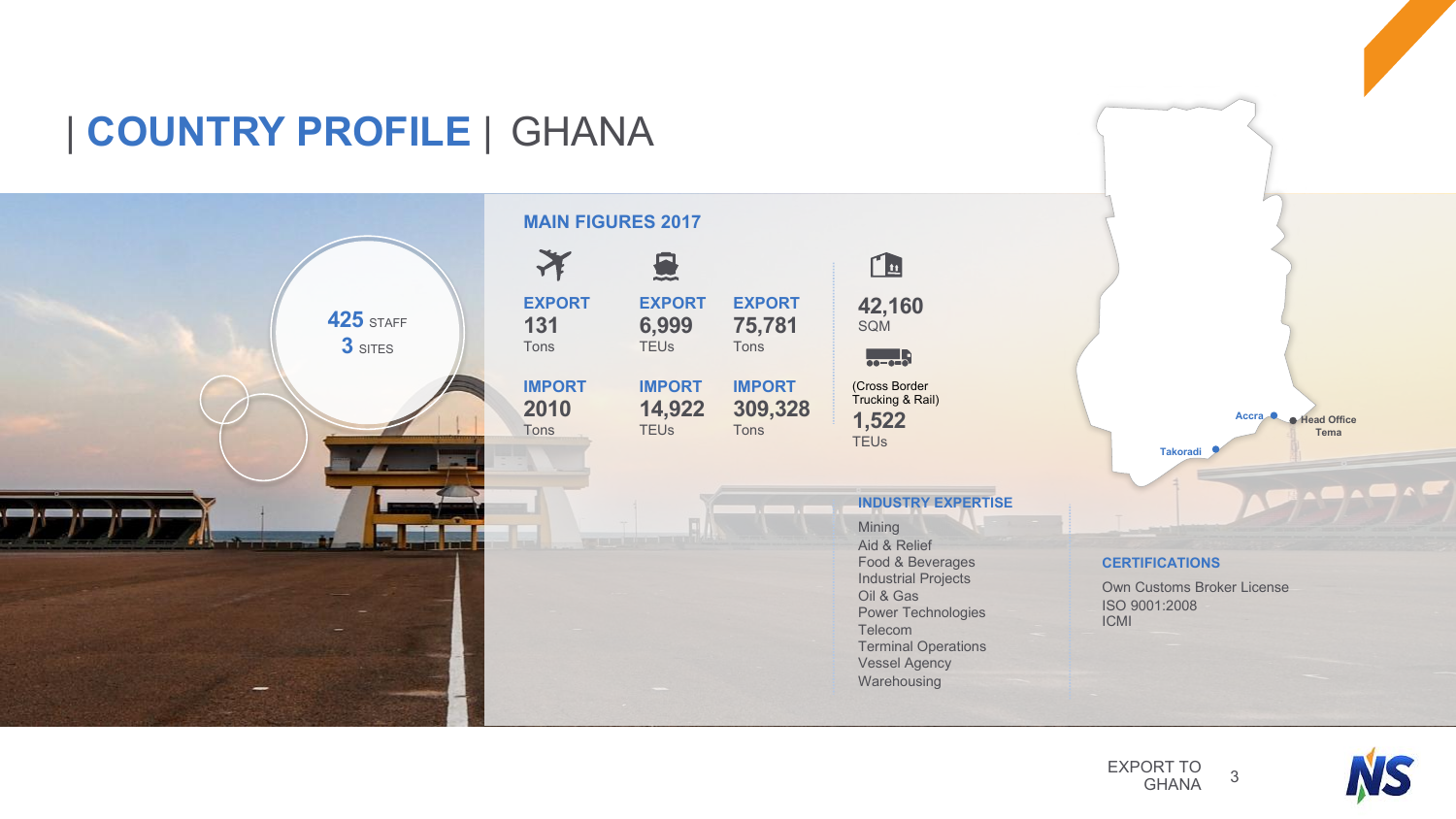## EXPORTATION FROM TOP 10 EUROPEAN COUNTRIES **Main products**



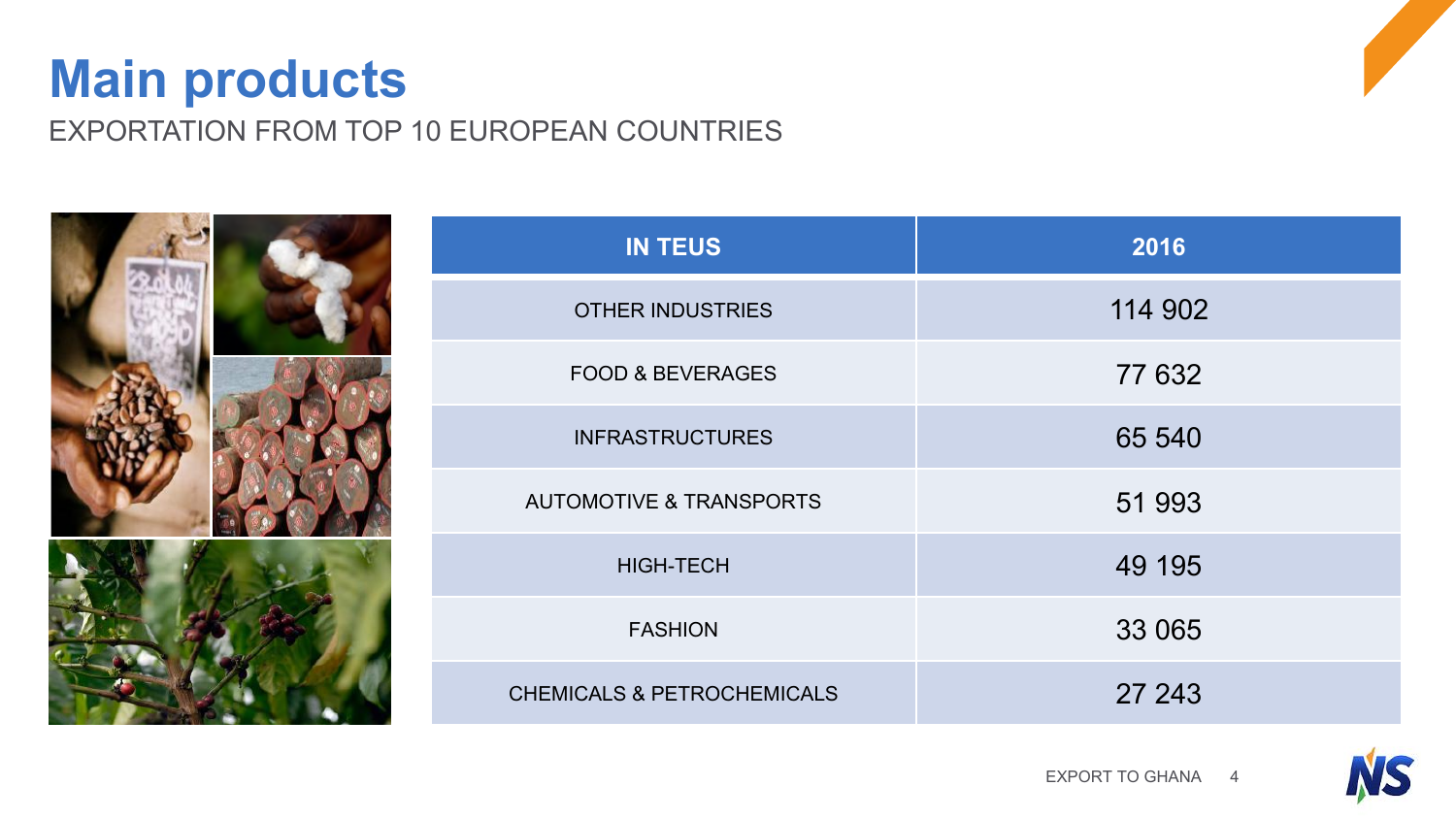# **Customs Process**

DOCUMENTS REQUIRED



#### **A/ FOR IMPORTS**

- **Commercial Invoice with CIF value breakdown**
- **Packing List**
- **Bill of Lading (B/L) –original signed and stamped**
- **Tax Identification Number (TIN) Certificate from the Ghana revenue authority**
- **Tax clearance certificate from the Domestic Tax revenue Division issued in the name of the importer**
- **Permit or License from the appropriate ministry/agency/department as applicable**
- **Appropriate letter of Exemption from payment of duty and/or taxes as applicable.**
- **Letter of Authority addressed to shipping line to appoint NORD SUD CTI as clearing agent for cargo.**

### **Additional documents required from Origin Country for Specific items**

- **Certificate of Analysis (for chemicals)**
- **Health Certificate from Origin Country ( for dairy products and food items)**
- **Certificate of Testing from Supplier for indicating Energy Ratings/Energy Consumption Labeling (fridges, freezer, air-conditioner units, generating sets, electrical machinery etc.)**

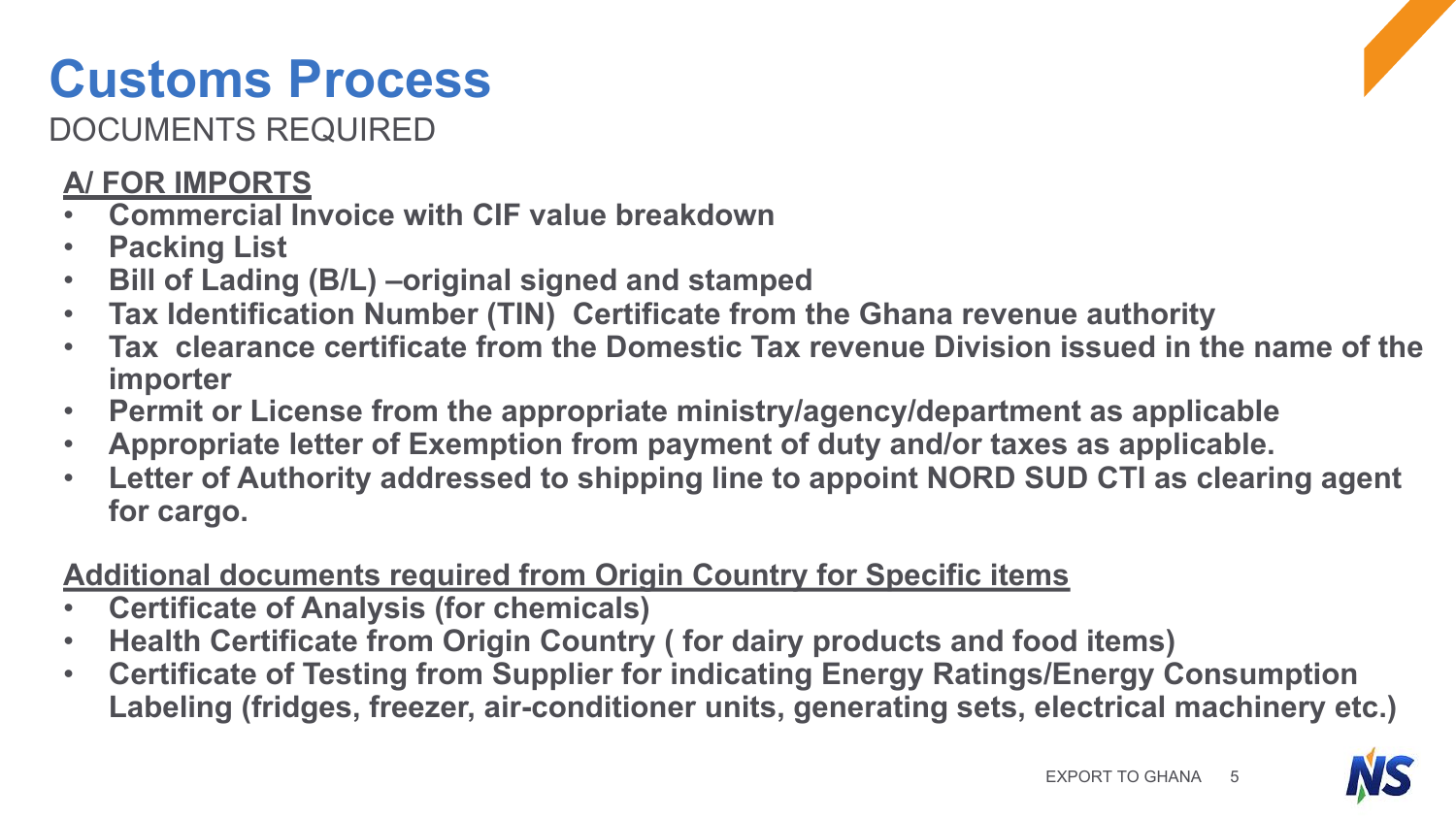### **B/ FOR EXPORTS**

- **Commercial Invoice**
- **Packing list**
- **Shipping instruction**
- **Export permits( Wood, Cocoa, Gold, Oil) from Authorities**
- **Phytosanitary Certificate ( for plant product)**
- **Cocobod Certificate ( Cashew , sheal nuts, cocoa beans)**
- **Certificate of Origin from Chamber of Commerce ( local produce goods in Ghana)**
- **EUR 1 Certificate from Chamber of commerce**
- **Port health certificate**

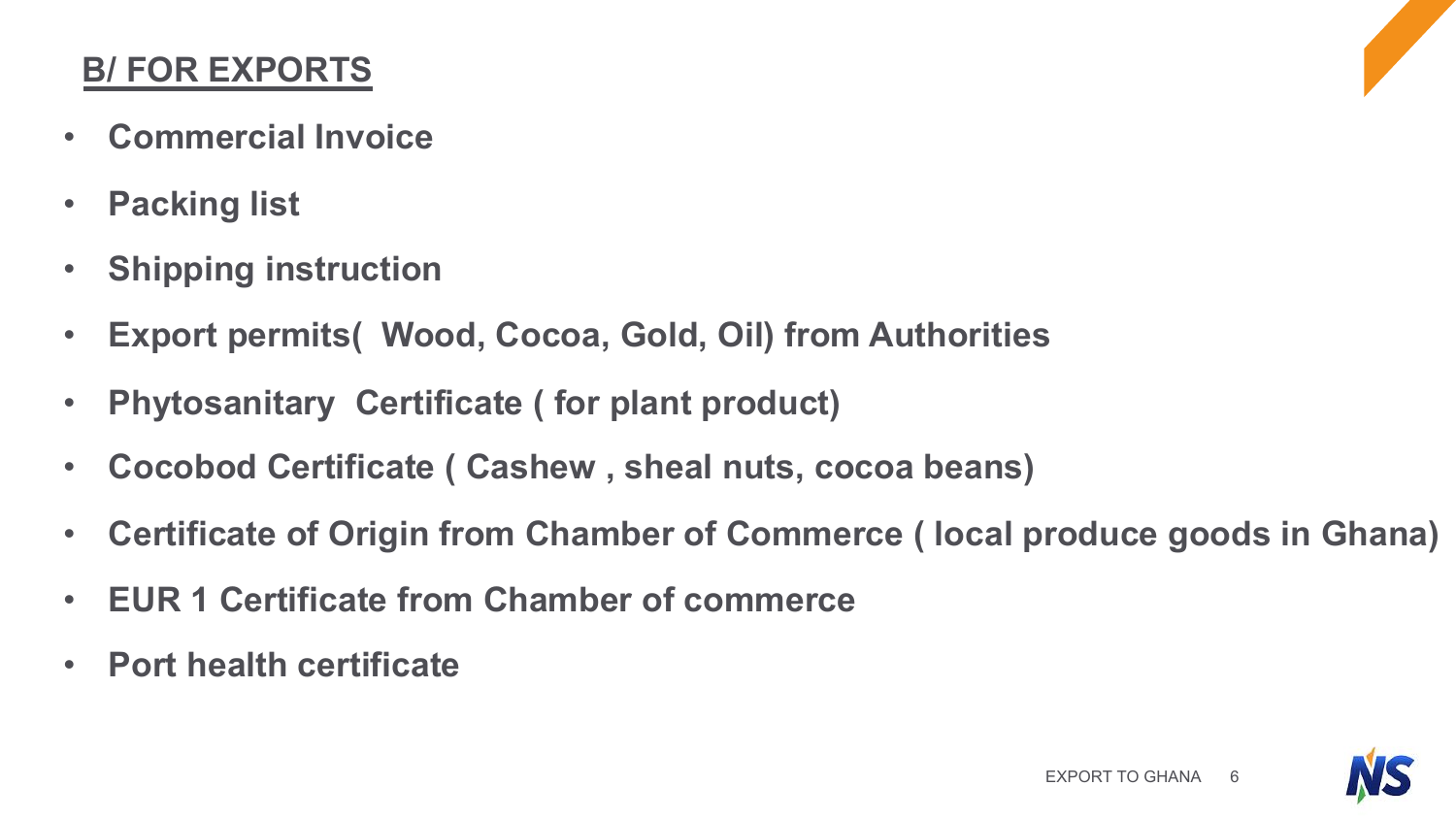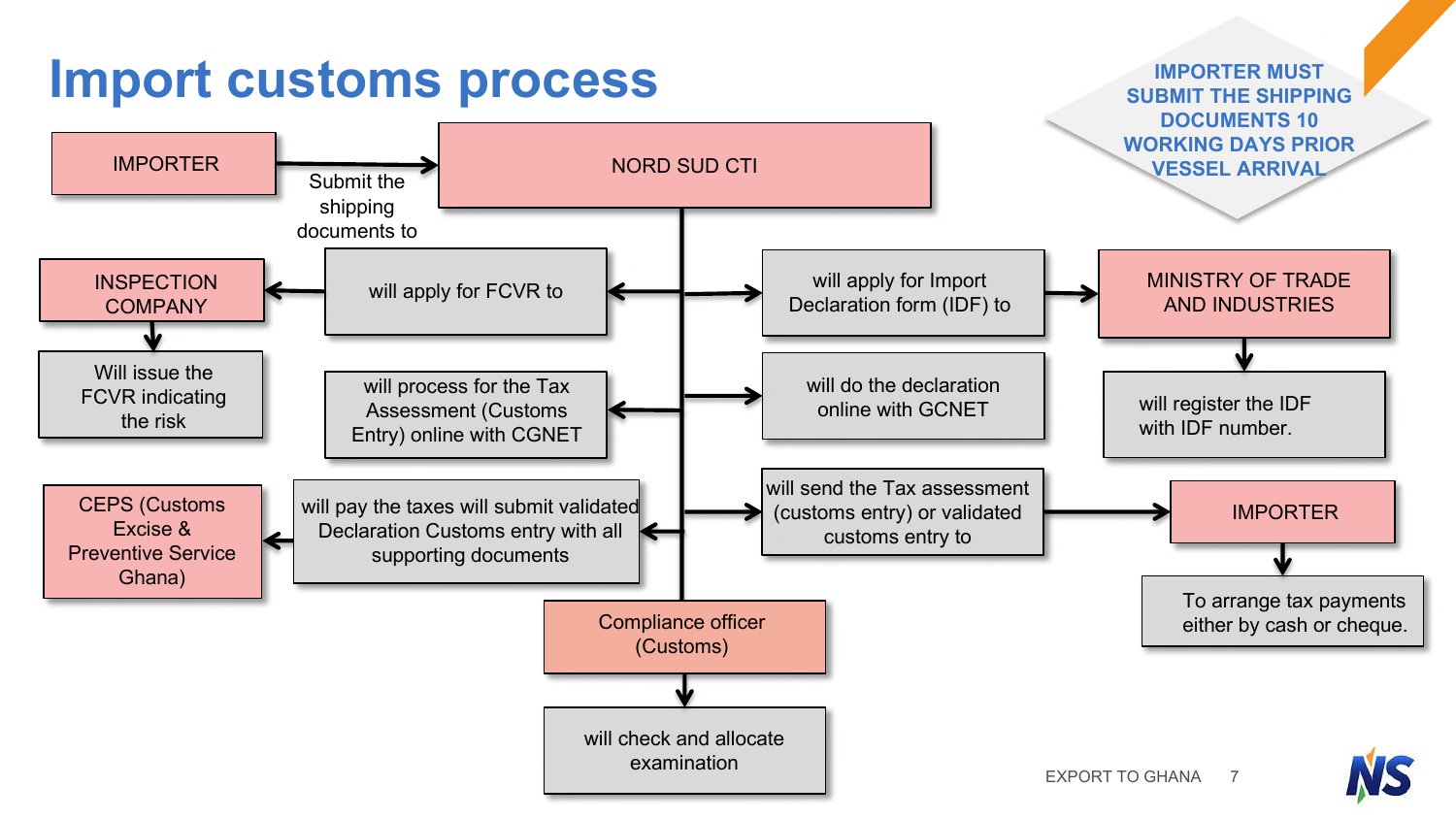# **Cargo Trancking Note**

CTN has been implemented in Ghana since July 2018.

#### **Process to be followed:**

1. Shipper/forwarder registers on [www.ctnghana.com](http://www.ctnghana.com/) by creating an account online. This is a very simple step.

- 2. Shipper applies for CTN Number by:
- Lodging electronically shipment information and cargo details;

- Uploading and attaching the relevant supporting documentation such as the **Commercial Invoice, Packing List and Customs Export Declaration at Port of Origin** to generate a CTN number. This step is known as the pre-validation stage;

- Forwarding the CTN number generated with the completed shipping instructions to the Shipping Line for BL and manifest preparation.

3. Shipper validates the CTN by entering the BL number and date once the Shipping Line issues the BL. They must also attach a copy of the BL and the freight invoice;

4. Shipper can now access the validated CTN and this is also made available to the Customs Authority at destination. It can also be printed for any purpose.

#### **Important Notes:**

The CTN applies to all import and transit cargo moving through the Ports of Ghana; The whole process takes between 1-5 days at the maximum.